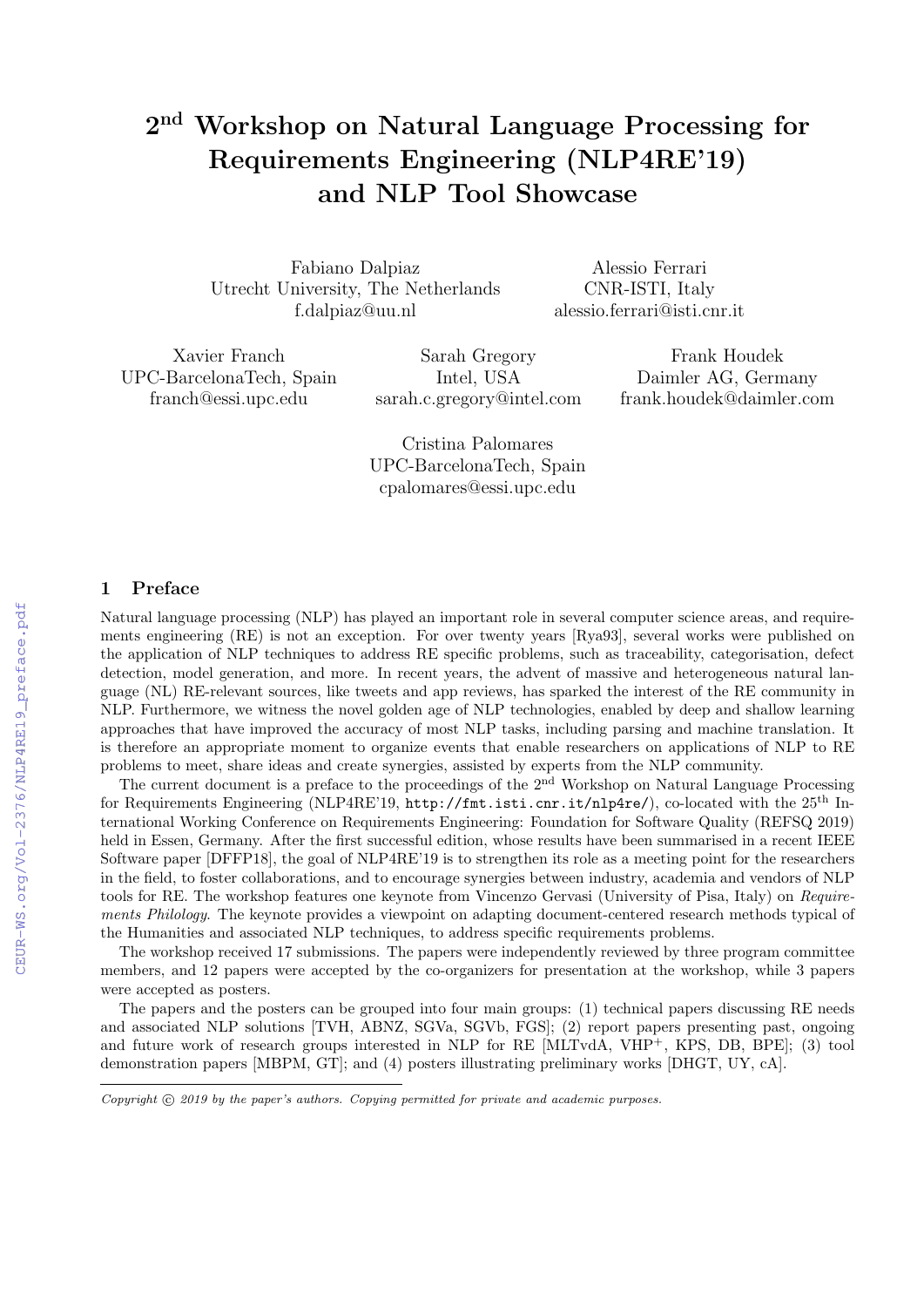NLP4RE'19 includes also a showcase of industrial NLP tools for RE organised by the Industry Track co-chairs of REFSQ'19: Sarah Gregory and Frank Houdek. During the showcase, different tool vendors provide demos of their tools to the attendees. Four companies are involved in the tool showcase:

- Qualicen GmbH (https://www.qualicen.de/en/), presenting Requirements Scout, a tool to analyze requirements specifications aiming to uncover requirements smells.
- thingsThinking (https://www.thingsthinking.net/), presenting Semantic processing platform, a tool to perform document comparison on a semantic level.
- QRA (https://qracorp.com/), presenting QVscribe, a tool for requirements analysis for quality and consistency.
- OSSENO Software GmbH (https://www.osseno.com/en/), presenting ReqSuite, a tool to support requirements writing and requirements analysis.

## 2 Program Committee

We warmly thank all the reviewers of our Program Committee (PC), who helped in the selection of the papers by providing timely and accurate reviews. The PC members of NLP4RE'19 are:

- Han van der Aa, Humboldt University of Berlin, Germany
- Frederik Simon Bäumer, Paderborn University, Germany
- Daniel M. Berry, University of Waterloo, Canada
- Felice Dell'Orletta, ILC-CNR, Italy
- Jörg Dörr, Fraunhofer IESE, Germany
- Henning Femmer, Technical University of Munich, Germany
- Davide Fucci, University of Hamburg, Germany
- Vincenzo Gervasi, University of Pisa, Italy
- Eduard Groen, Fraunhofer IESE, Germany
- $\bullet\,$ Emitzá Guzmán, University of Zurich, Switzerland
- Anas Mahmoud, Louisiana State University, USA
- Daniel Méndez, Technical University of Munich, Germany
- Luisa Mich, University of Trento, Italy
- Itzel Morales Ramrez, Infotec, Mexico
- Barbara Paech, University of Heidelberg, Germany
- Anna Perini, FBK, Italy
- Mehrdad Sabetzadeh, University of Luxembourg, Luxembourg
- Nicolas Sannier, University of Luxembourg, Luxembourg
- Norbert Seyff, University of Zurich and University of Applied Sciences and Arts Northwestern, Switzerland
- Zahra Shakeri Hossein Abad, University of Calgary, Canada
- Daniel Töws, Fraunhofer FKIE, Germany
- Michael Unterkalmsteiner, Blekinge Institute of Technology, Sweden
- Andreas Vogelsang, TU Berlin, Germany
- Liping Zhao, University of Manchester, UK